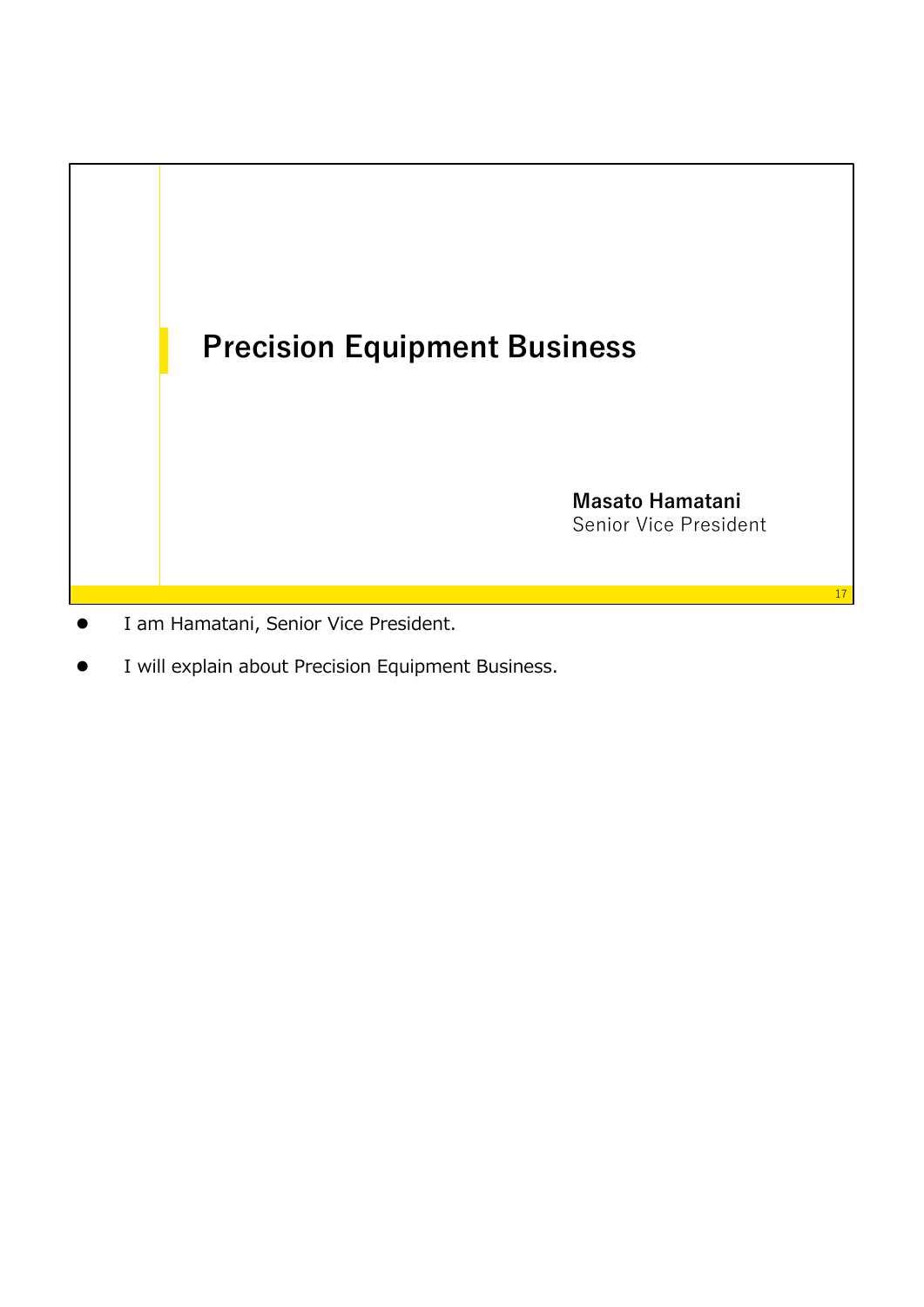

- This slide provides an overview of the business.
- Our vision is "Continue delivery of innovative solutions to customers and support a digital society". We aim to deliver new value to customers by going beyond systems that produce the panels and semiconductors that support a comfortable society and providing solutions in order to achieve that society as well.
- The pie charts in the upper left show revenue and operating profit from this business as a percentage of overall Nikon results from the fiscal year ended March 2022.
- With revenue of ¥211.2B and operating profit of ¥39.4B, the Precision Equipment Business accounted for 40% to 50% of Nikon's consolidated results last year.
- Moving forward, the major products shown in the bottom left and the service business will continue to provide a foundation supporting the company as a whole.
- In FY 2026/3, we plan to increase revenue by almost ¥50B to reach ¥260B. We also aim to reach ¥36B in operating profit and secure a stable level of profit of ¥30B or more.
- Looking forward, we will solidly advance preparations to make digital lithography a growth driver supporting future earnings.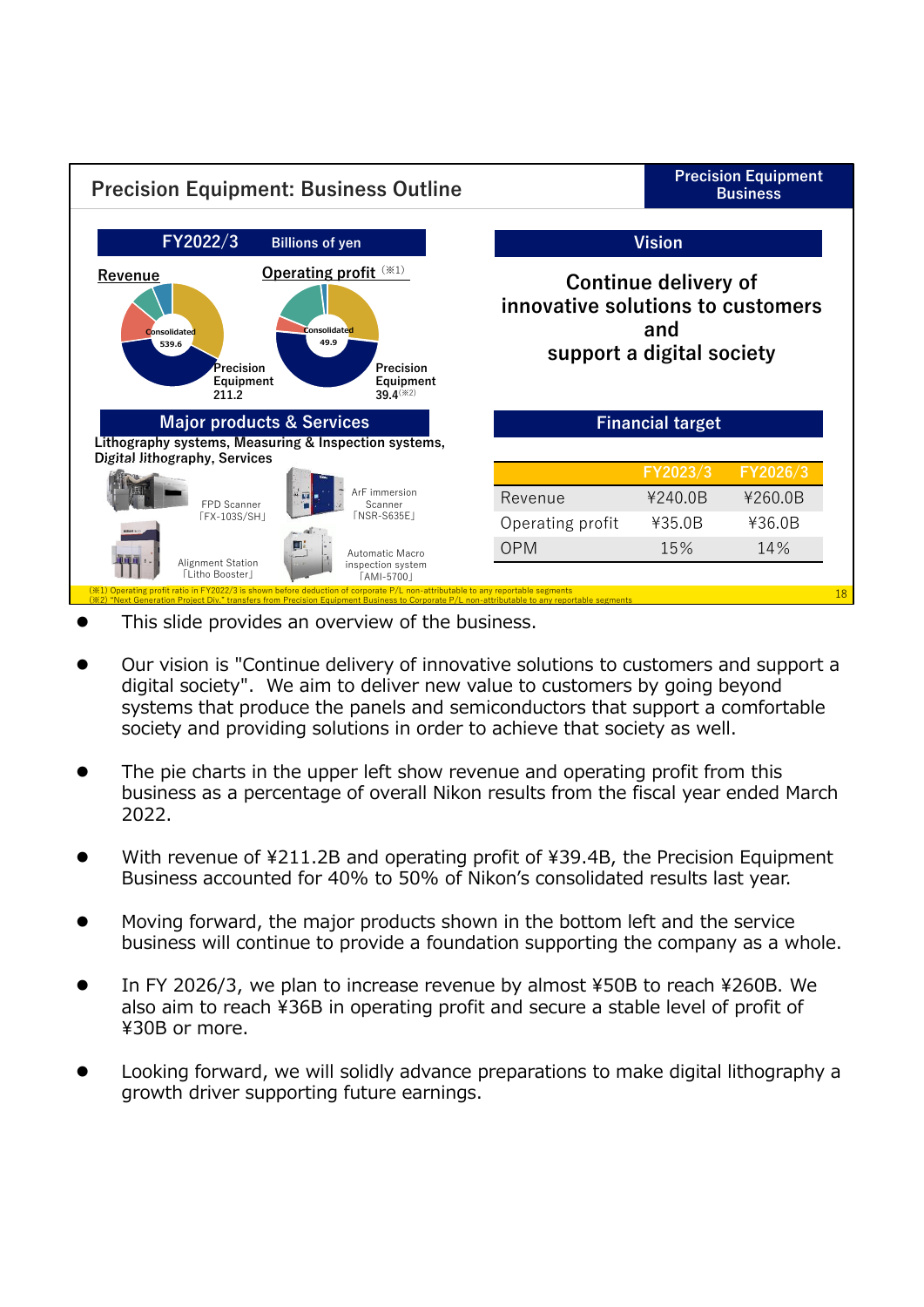

- Next, I will explain our business strategy.
- As you can see from the graph on the right, our Medium-Term Management Plan calls for solid revenue from FPD lithography business, growing revenue from semiconductor lithography business and solid topline growth from the service business.
- In FPD lithography systems, we aim to secure our position as a major player and generate stable revenue by advancing development supporting next-generation panels and pursue both higher resolution and higher productivity.
- In semiconductor lithography systems, we will prepare for our core customer's plans to increase production at the same time we aim to grow new customers by supporting individual customer needs such as 3D.
- We will also focus on expanding sales in inspection, measurement and other peripheral equipment.
- Moreover, leveraging our global install base of more than 4,000 systems, we plan to secure service revenue by capturing demand for work involving line relocations and modifications, maintenance, parts supply and the like.
- By pursuing balanced management operations of these two businesses--FPD and semiconductor--that follow different business cycles, we aim to reach operating profit of more than ¥30B in a stable fashion in the Precision Equipment Business as a whole.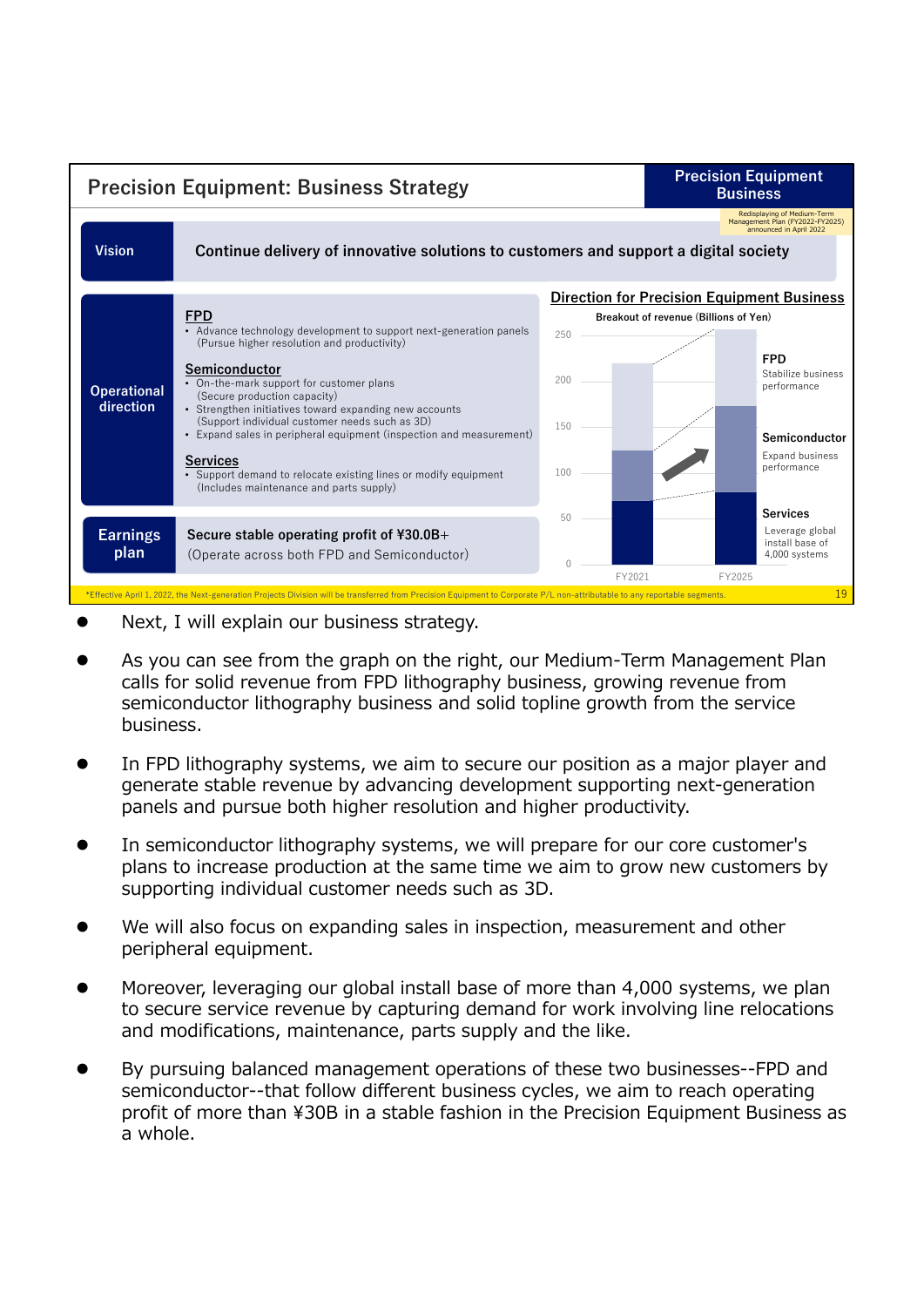

- Moving on, I will explain the business environment of the Precision Equipment Business.
- TV and mobile phone applications continue to drive the FPD panel market, which is expected to grow approx. 4% annualized, mainly due to OLED.
- Moving forward, we expect fewer large-scale investments in building big new fabs, but we do expect to see a certain level of demand, including application conversions.
- In terms of revenue, we expect the semiconductor market to continue to show strong growth as demand for cutting-edge miniaturized semiconductors for AI, 5G/6G and the like combines with demand for non-miniaturized semiconductors for IoT, autonomous driving and the like.
- The market should break new ground by topping \$600B and continue its trajectory from there.
- Semiconductor makers have announced plans to make large-scale investments in building new fabs and we expect the semiconductor lithography equipment market to grow, as well.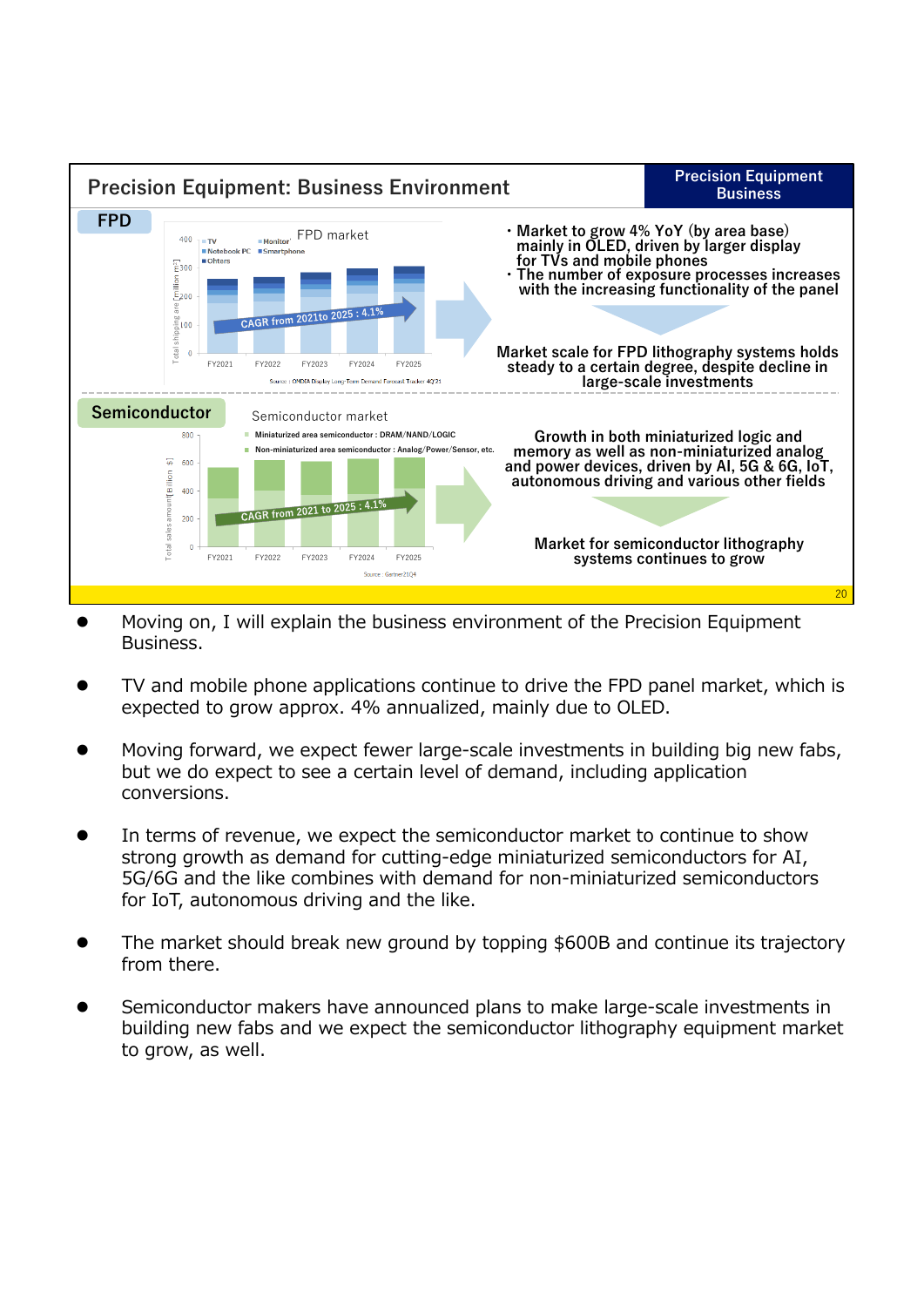

- Amid this environment, in the Precision Equipment Business, we are focused on providing service post-installation and aim to build a business model with a virtuous cycle by delivering to customers high value-added items and solutions.
- By getting to know our customers better and identifying their needs, we aim to provide service that customer need, enhance customer satisfaction and reflect new needs into product development efforts. That is the business model we aim to establish.
- We believe this will help stabilize Nikon's earnings and build a win-win relationship with our customers.
- The business environment for FPD and semiconductor differ from each other. By having these businesses complement each other, we aim to build a strong business structure that is resilient against economic cycles.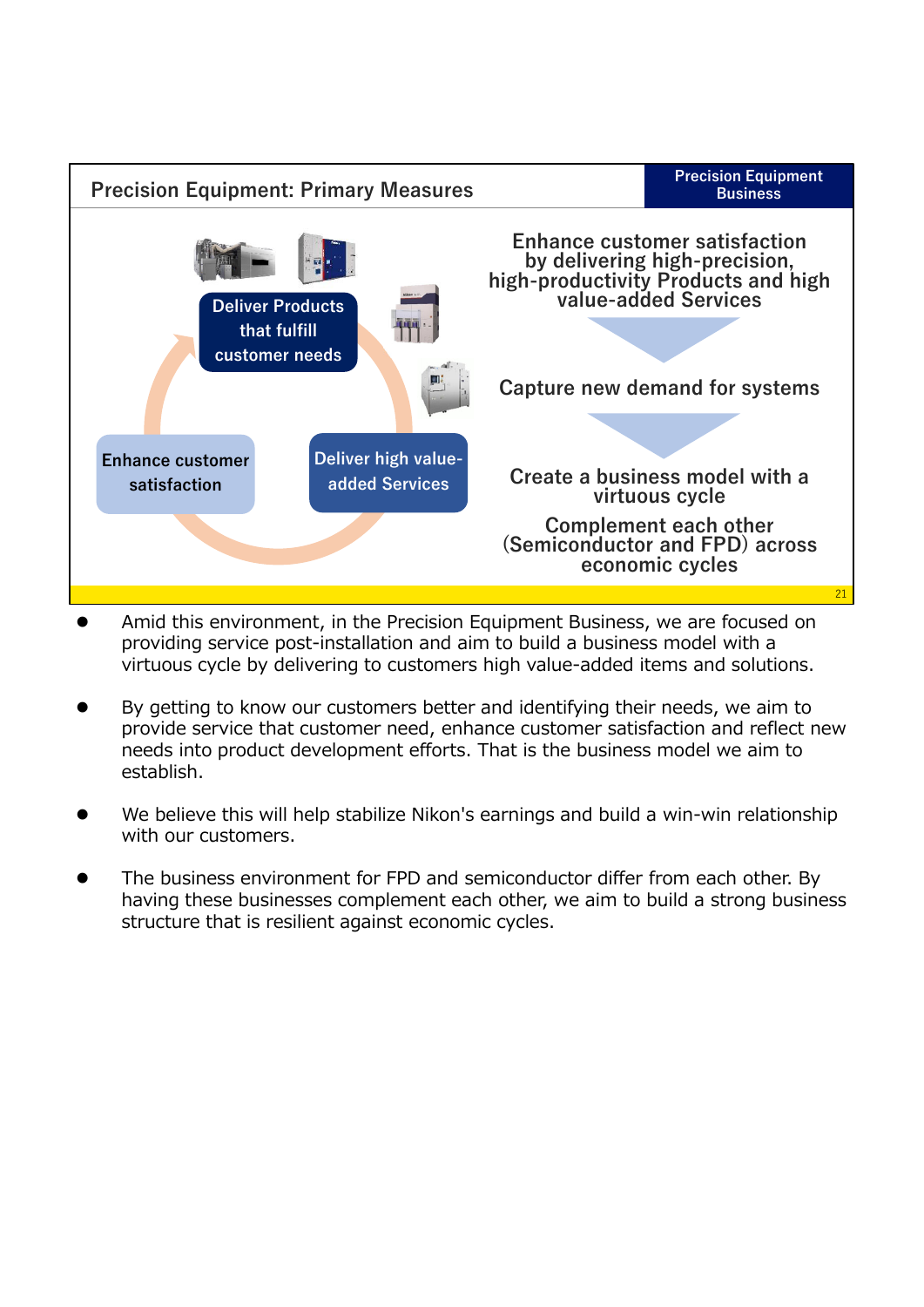

- This slide indicates the primary measures we plan for FPD lithography system products.
- You can see the measures that relate to delivering products that fulfill customer needs, which is an important part of achieving the virtuous cycle we described in the previous slide.
- Ascertaining needs through customer intimacy is key to delivering products that fulfill customer needs.
- In small and mid-sized panels, we will pursue system development that supports higher resolutions targeting advances in the market for VR and AR.
- In large panels, in March 2022, we released our FX-88S product, which features high resolution support for G8 sizes for manufacturing IT panels.
- Customers are increasingly focusing on investment returns. We will continue to drive productivity gains in G8 systems at the same time we improve productivity and prepare for a future resumption of investment in G10.5 systems, too.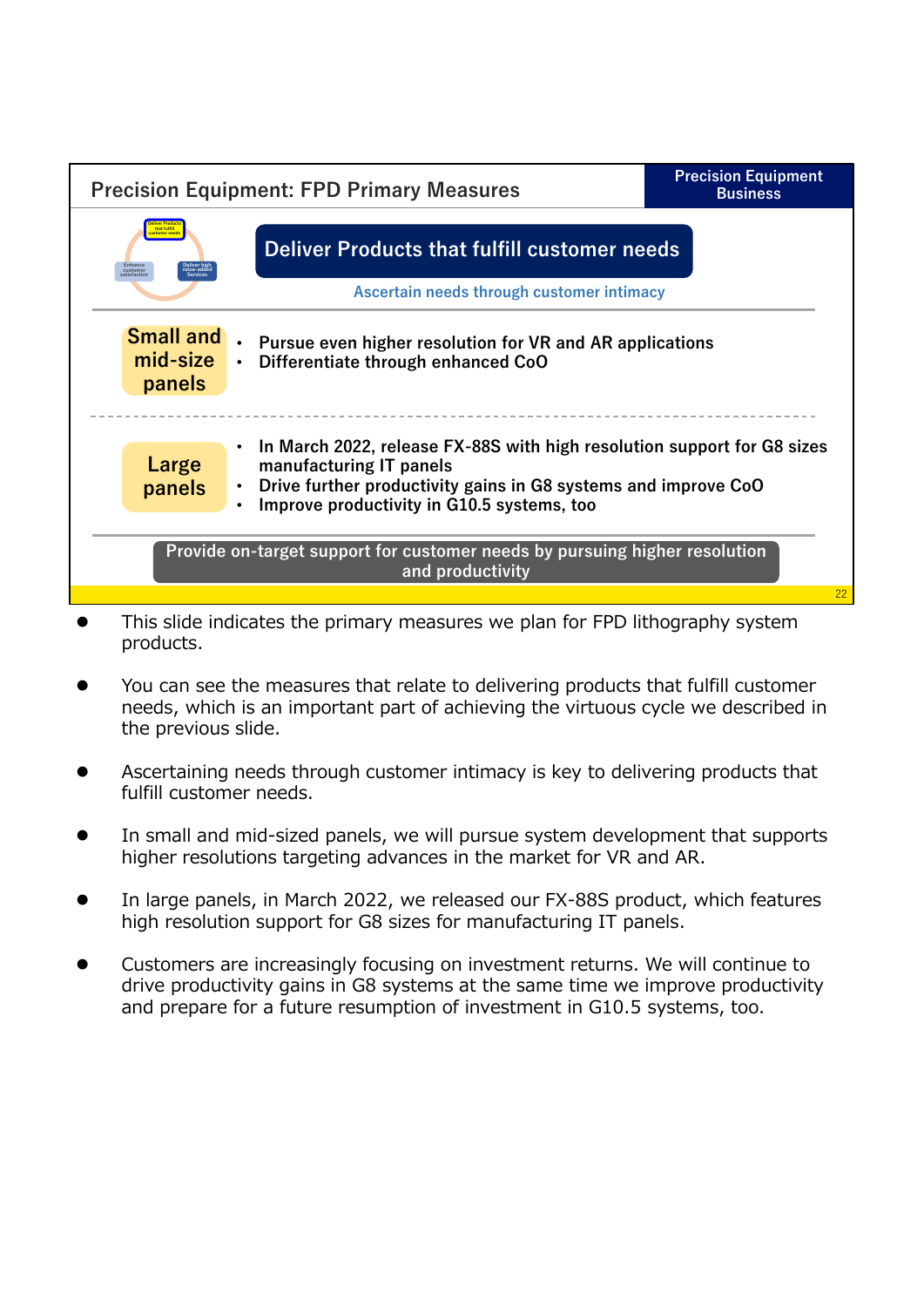| <b>Precision Equipment: Semiconductor Primary Measures</b>                                                                                                                                                                 |                                                                                                                                                                                                                       | <b>Precision Equipment</b><br><b>Business</b> |  |
|----------------------------------------------------------------------------------------------------------------------------------------------------------------------------------------------------------------------------|-----------------------------------------------------------------------------------------------------------------------------------------------------------------------------------------------------------------------|-----------------------------------------------|--|
| that fulfill<br>istomer need<br><b>Deliver Products that fulfill customer needs</b><br>satisfaction                                                                                                                        |                                                                                                                                                                                                                       |                                               |  |
|                                                                                                                                                                                                                            | Ascertain needs through customer intimacy                                                                                                                                                                             |                                               |  |
| Expand product lineup with new product launches and grow sales,<br>given broader adoption of semiconductors<br>i-line/KrF<br>Return to market where there are lithography system shortages<br>(mainly 200mm wafer systems) |                                                                                                                                                                                                                       |                                               |  |
| ArF $_{\rm{Dry/}}$<br><b>Immersion</b>                                                                                                                                                                                     | Leverage alignment station to achieve higher precision and<br>productivity<br>Expand customer base targeting device markets where ArF immersion<br>systems will continue to be mainstream (3D-NAND memory, CIS, etc.) |                                               |  |
| Prepare production infrastructure and accurately support customer<br>needs and investment plans                                                                                                                            |                                                                                                                                                                                                                       |                                               |  |
|                                                                                                                                                                                                                            |                                                                                                                                                                                                                       |                                               |  |

- This slide indicates the primary measures we plan for semiconductor lithography system products.
- As with the previous slide, you can see the measures that relate to delivering products that fulfill customer needs, which is an important part of achieving a virtuous cycle in the Precision Equipment Business.
- Demand for i-line and KrF lithography systems is increasing with growth in applications for power, analog and other semiconductors. We plan to launch new products that can support investment plans by semiconductor makers.
- There continues to be a shortage of lithography systems for 200mm wafer size, and we expect strong investment moving forward, too. We aim to serve a non-miniaturized semiconductor market where concerns about lithography system shortages have intensified with the drying up of the market for refurbished systems.
- In ArF, we are focused on markets such as 3D NAND memory and CIS (CMOS Image Sensor), where cutting-edge EUV lithography systems are not used and ArF lithography systems will continue to be mainstream. We will leverage the strength of our alignment station to achieve products with high precision and high productivity and expand sales.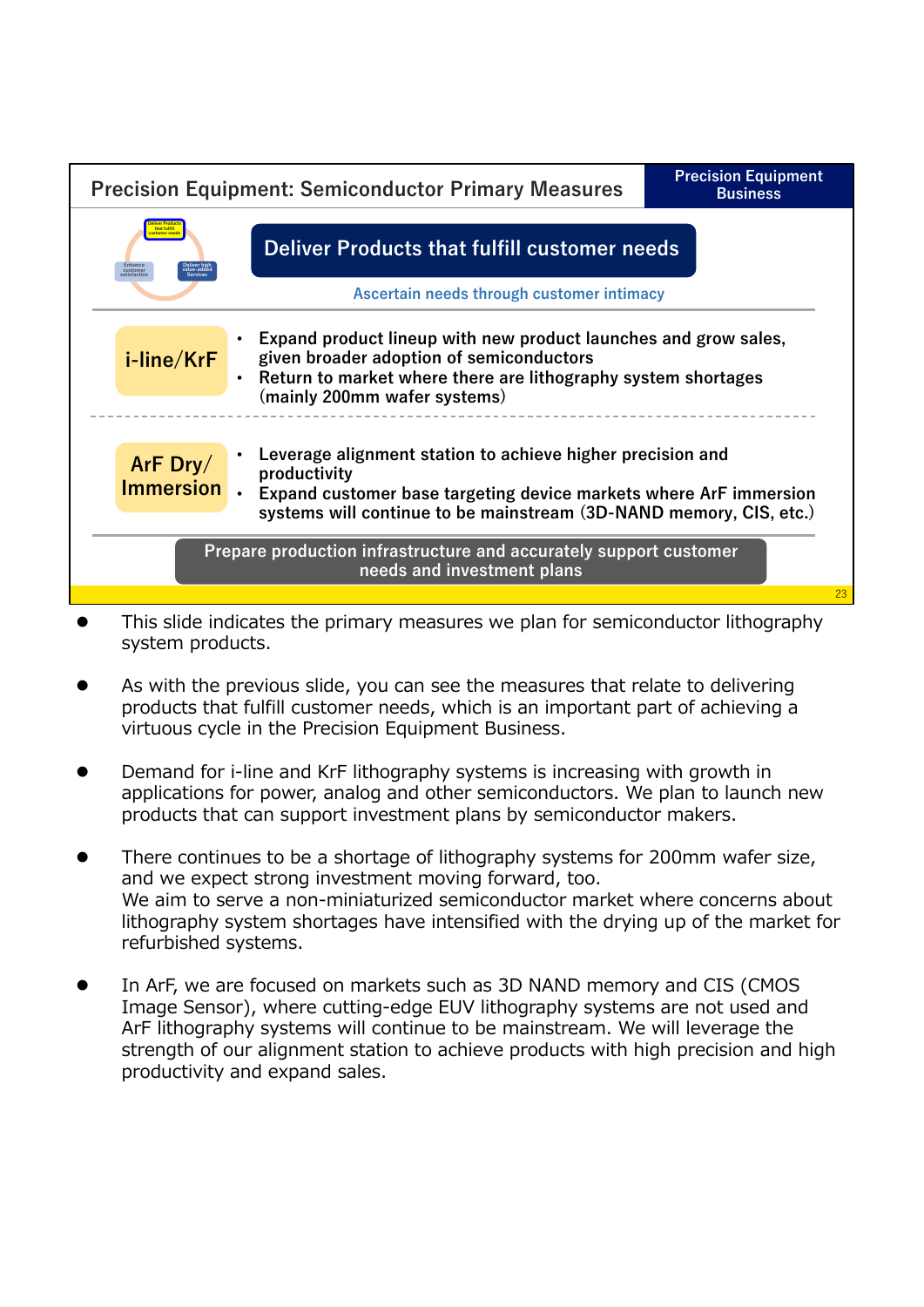

- This slide indicates how we plan to support 3D semiconductors.
- Historically, semiconductors have focused on the miniaturization of circuit pitch to effectively utilize wafer space. However, we have approached the physical limitations of miniaturization.
- Technological issues involving the capacitor have prevented applications such as 3D NAND memory and CIS from using EUVL. Therefore, we believe 3D semiconductors, which create vertical layers on the wafer, will become mainstream.
- In 3D semiconductors, wafers can warp in the process of creating vertical layers, which we believe will lead to increasing demand for multipoint measurement of wafers before lithography.
- To support these needs, our lithography systems are equipped with an alignment station, which measures the wafer within the lithography system.
- During lithography of one wafer, the next wafer can undergo high-speed, multipoint measurement for wafer warping. Those measurement results can be reflected into the lithography of that wafer, thereby providing a solution that enables high-precision lithography without sacrificing productivity.
- We plan to expand sales to 3D NAND memory, CIS and other semiconductor makers where ArF immersion will continue to be mainstream. As a result, customers other than our core customer should account for 50% of sales in FY25, compared to an average of less than 20% during the three years from FY19 to FY21. At the same time, we plan to more than double sales unit volumes.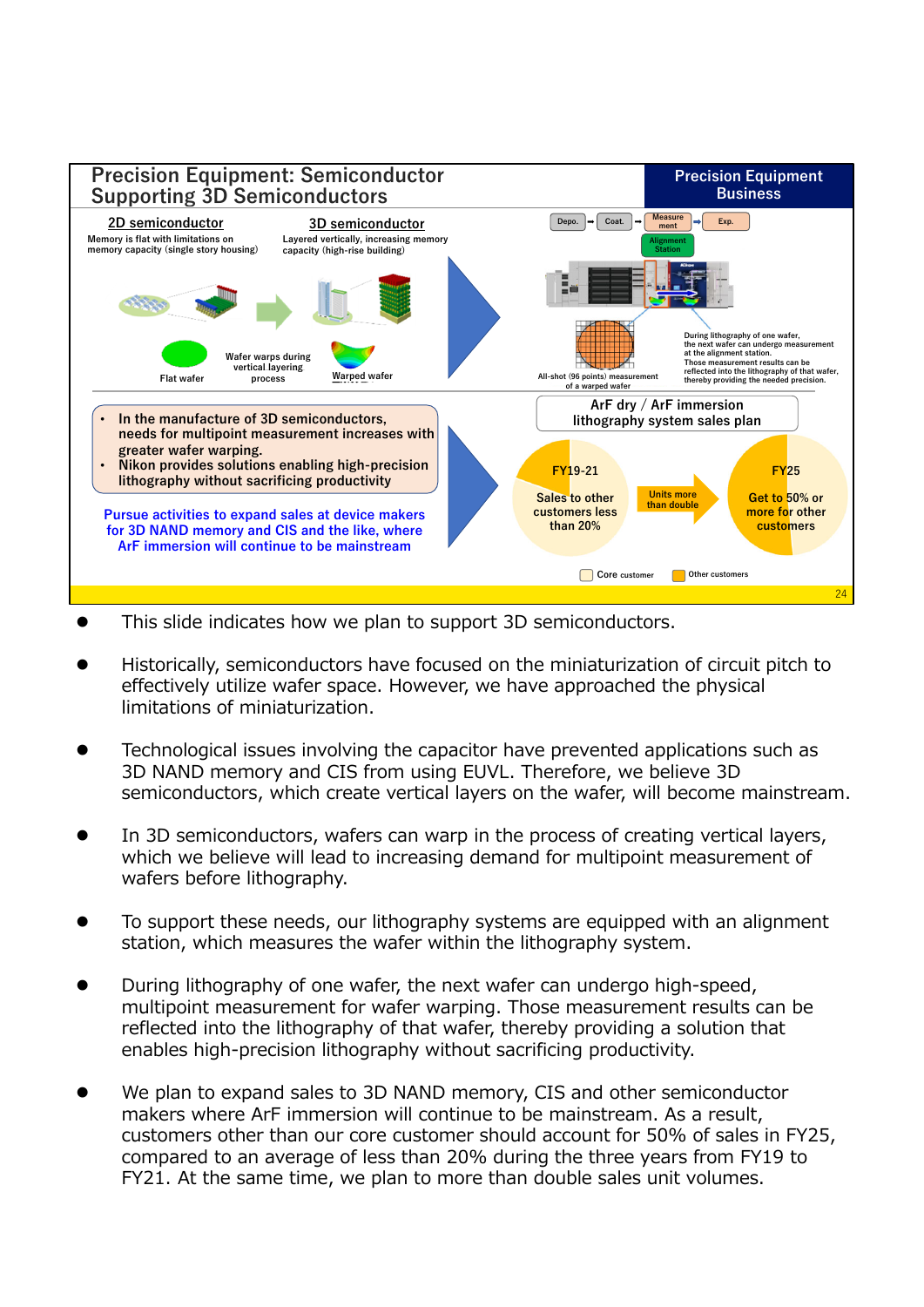| <b>Precision Equipment: Primary Measures</b><br>in Service Business                                                              |                                                                                                                                                                                                                                                                                   | <b>Precision Equipment</b><br><b>Business</b> |  |
|----------------------------------------------------------------------------------------------------------------------------------|-----------------------------------------------------------------------------------------------------------------------------------------------------------------------------------------------------------------------------------------------------------------------------------|-----------------------------------------------|--|
| Enhance<br>customer<br>atisfaction                                                                                               | <b>Deliver high value-added Services</b>                                                                                                                                                                                                                                          |                                               |  |
|                                                                                                                                  | Working with 4,000+ install base                                                                                                                                                                                                                                                  |                                               |  |
| <b>FPD</b>                                                                                                                       | Propose lens refurbishment and the like for installed systems<br><b>Provide Fab Solutions such as preventive maintenance</b><br>Expand modification items that improve performance (precision, productivity,<br>$etc.$ )                                                          |                                               |  |
| <b>Semiconductor</b>                                                                                                             | Bolster support for replacement of and service-life extension on installed systems<br>Provide on-target support for needs to enhance performance or make<br>modifications to move lines<br>Provide solutions for manufacturing processes that leverage measurement<br>instruments |                                               |  |
| Accurately grasp and respond to the needs associated with customer equipment wear<br>and tear, changes in production items, etc. |                                                                                                                                                                                                                                                                                   |                                               |  |
|                                                                                                                                  |                                                                                                                                                                                                                                                                                   | 25                                            |  |

- This slide indicates the primary measures we plan for service business in the Precision Equipment Business.
- You can see the measures that relate to delivering high value-added service, which is an important part of achieving the virtuous cycle we described in an earlier slide.
- Of the 9,000+ systems we have shipped to date, more than 4,000 systems are in service today at customer plants. We aim to provide value-added service for those systems.
- In FPD, we will provide Fab Solutions, including refurbishment work such as replacing lenses that have been in use for a long time and preventive maintenance. We also aim to expand performance enhancement items to boost precision, productivity and the like.
- In semiconductor, we will leverage our install base to further bolster service. In addition to supporting demand to extend service life or replace equipment that has been in use for a long time, we will actively pursue needs to enhance performance in conjunction with line relocations.
- In addition, we also provide Fab Solutions such as refurbishing and preventive maintenance for long-term use equipment, as well as solutions for customers' manufacturing processes by utilizing measurement instruments such as AMI, an automatic macro inspection system, and the Litho Booster, an alignment station.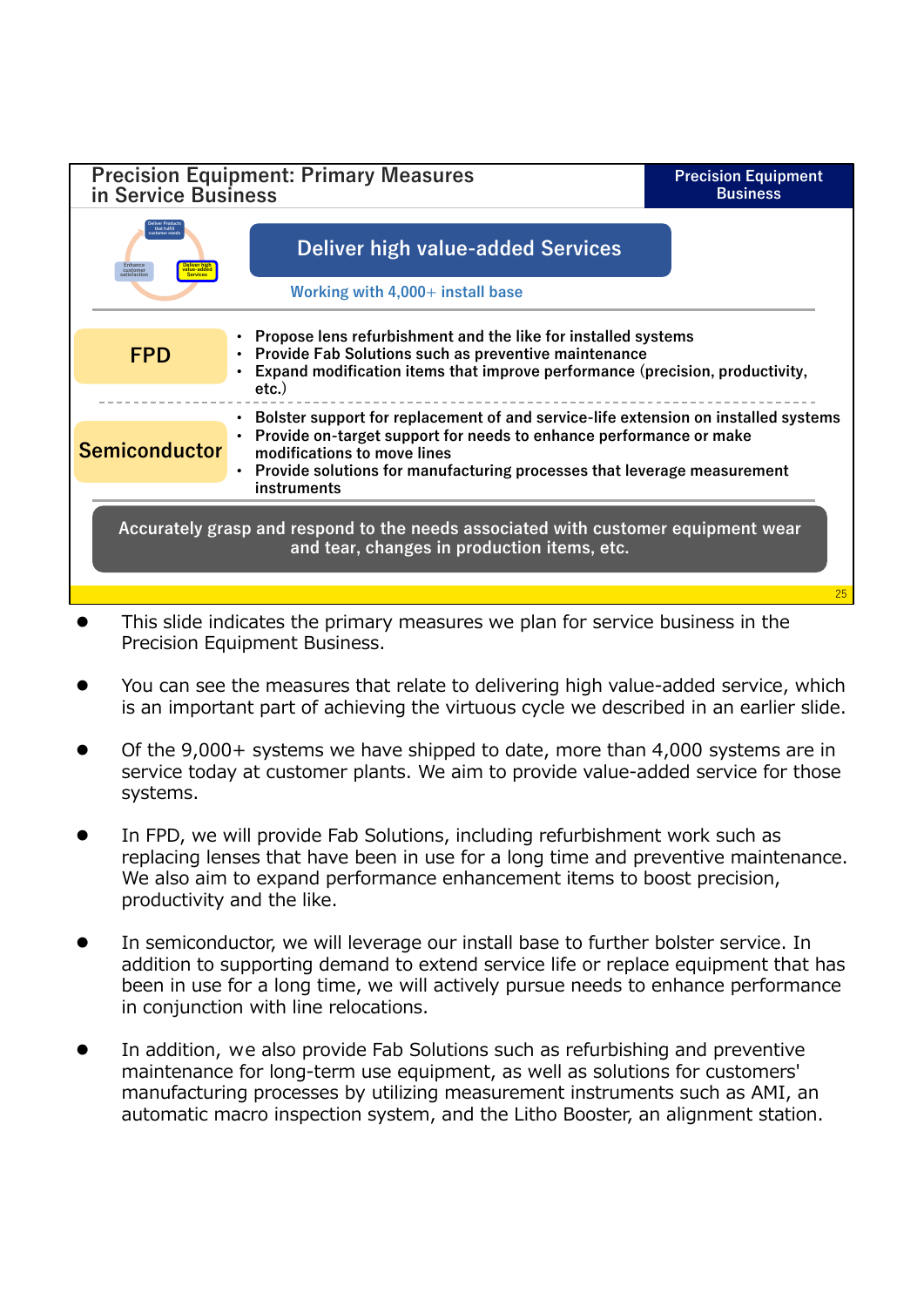

- This slide explains our direction for the semiconductor service business.
- Demand for non-miniaturized semiconductors continues to be strong, due to expanding applications for power, analog and other semiconductors.
- We expect demand for i-line and KrF lithography systems for non-miniaturized semiconductors to grow in concert with recent semiconductor shortages.
- To date, we have pursued a refurbished system business to support demand for lithography systems in this domain by buying back systems we sold in the past and modifying or refurbishing and re-selling those systems.
- However, brisk production activity among semiconductor makers has dramatically reduced the supply of old systems released into the used market, a trend we expect to continue moving forward.
- To meet demand for refurbished systems in the face of dwindling supply, we will introduce a new i-line lithography system into the market.
- We aim to complement our existing refurbished system business and support growing demand for production equipment for non-miniaturized semiconductors.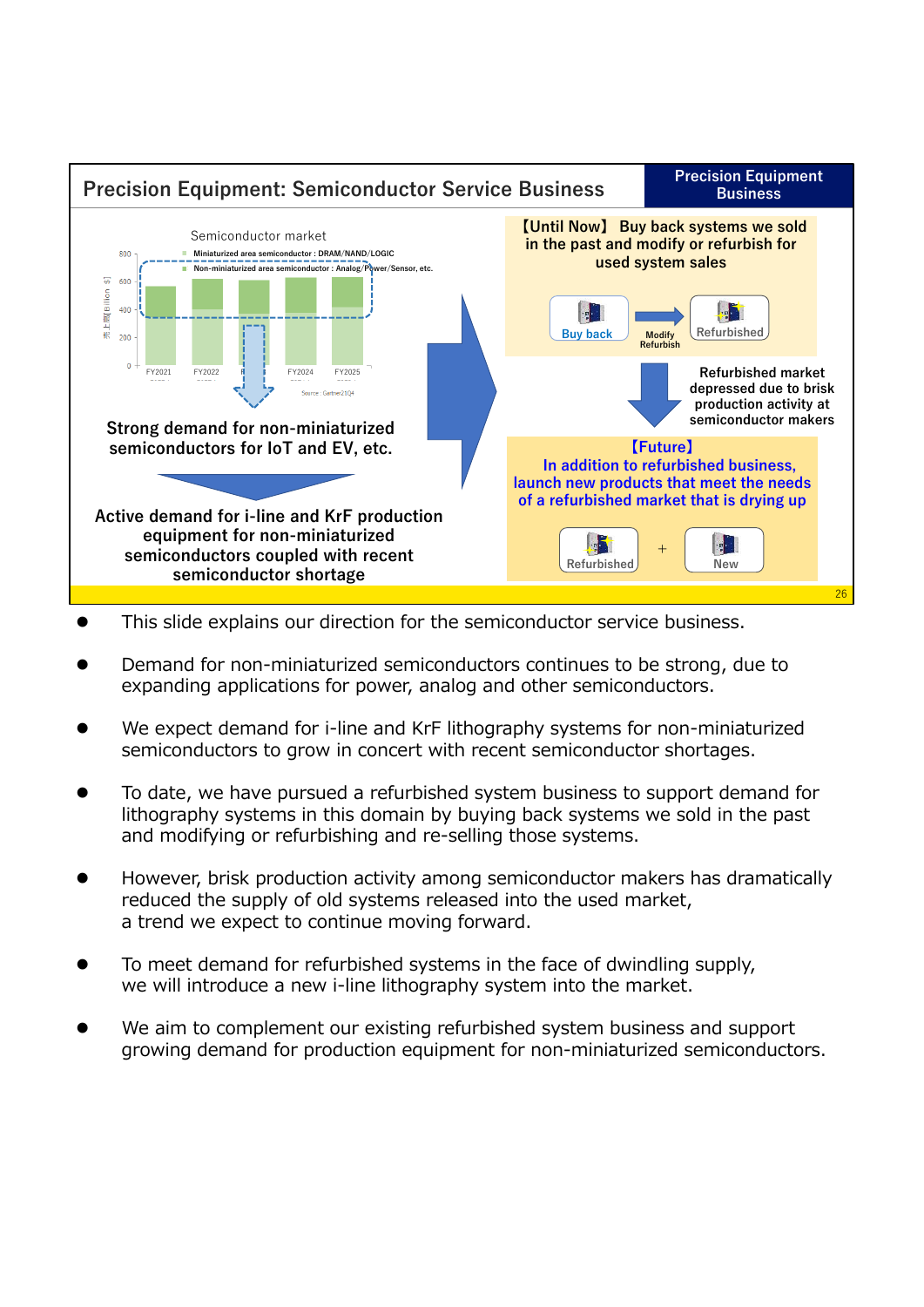

- Digital lithography is a growth driver in the Precision Equipment Business.
- In today's lithography systems, the use of a master plate called a photomask to transcribe onto the wafer is mainstream.
- Just as film cameras evolved into digital cameras, we believe technological innovations will take hold in the world of lithography systems, too.
- At Nikon, we are developing technology to transcribe a digitally input pattern directly onto a wafer without using a photomask. We are making tremendous progress toward commercialization.
- Digital lithography can substantially reduce the time needed to prototype semiconductors and other devices and enable flexible manufacturing systems. The broad range of benefits also includes reduced photomask costs and ease of design changes.
- It also contributes to productivity gains at foundries. Furthermore, it is suited for ID lithography of individual chips for enhanced security. We are convinced digital lithography is a new technology that will be sought by an advanced digital society in the Year 2030.
- As a frontrunner in digital lithography, which we position as the next technological innovation following semiconductor miniaturization and 3D, Nikon aims to deliver new value to society.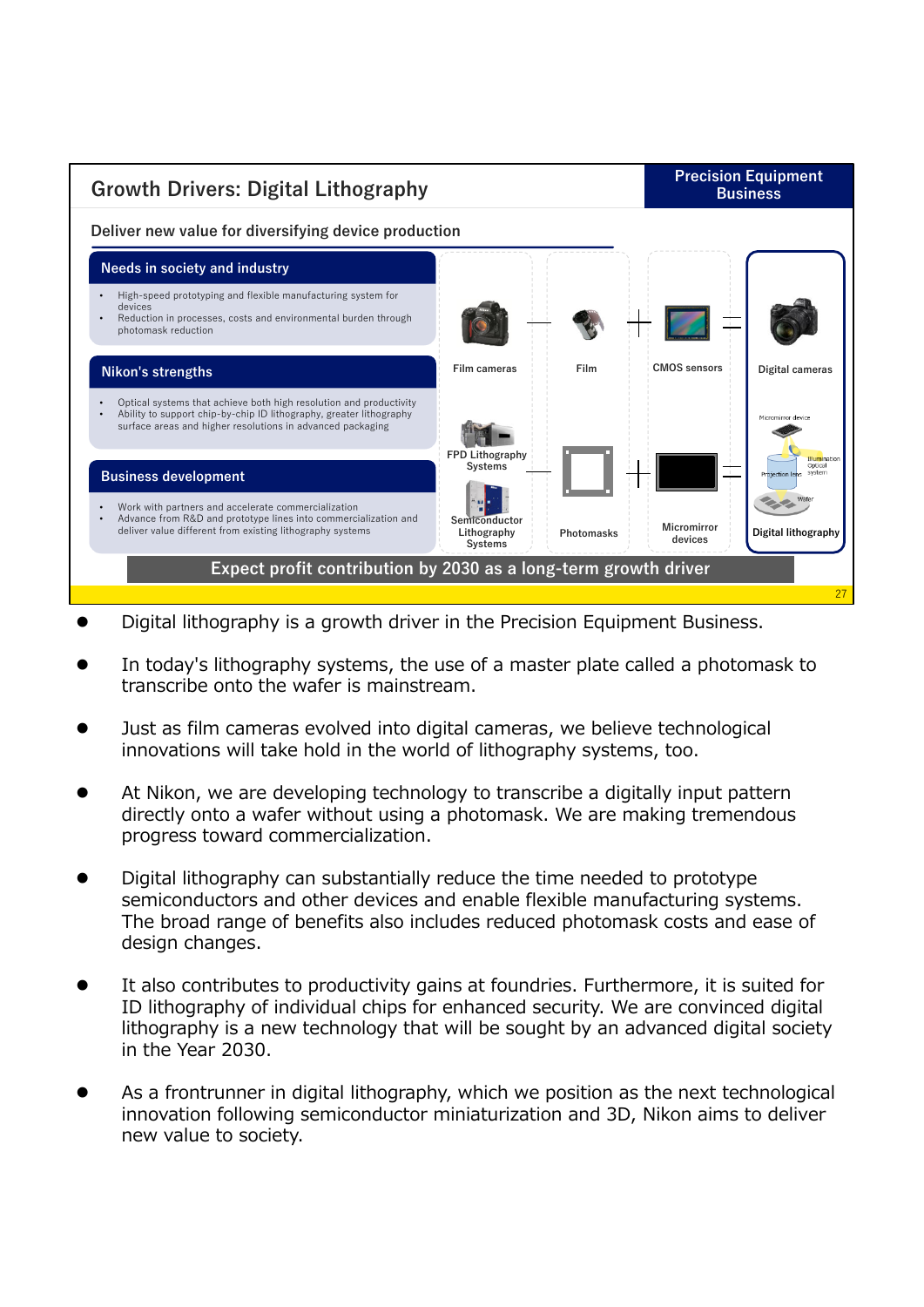

- Next, I will introduce you to our Digital lithography, which we are studying for semiconductor applications.
- Digital lithography uses a Spatial Light Modulator (SLM) to generate a pattern in place of a reticle that serves as a master plate for a circuit.
- The SLM is a micromirror device that generates a pattern on a wafer by performing lithography while driving each mirror in accordance with the digital pattern information forwarded to it from a high-speed data transmission system.
- For the light source, we have developed our proprietary solid-state laser. There are two wavelengths--KrF248nm and ArF193nm.
- The image on the bottom of the slide is the lithography result from a 180nm node logic IC test pattern. Lithography was performed periodically in XY for about 100 chips on a 300mm wafer. All chips are the same design.
- The CD-SEM image is an example of the logic pattern. The smallest half-pitch is 180nm.
- The test results have been positive.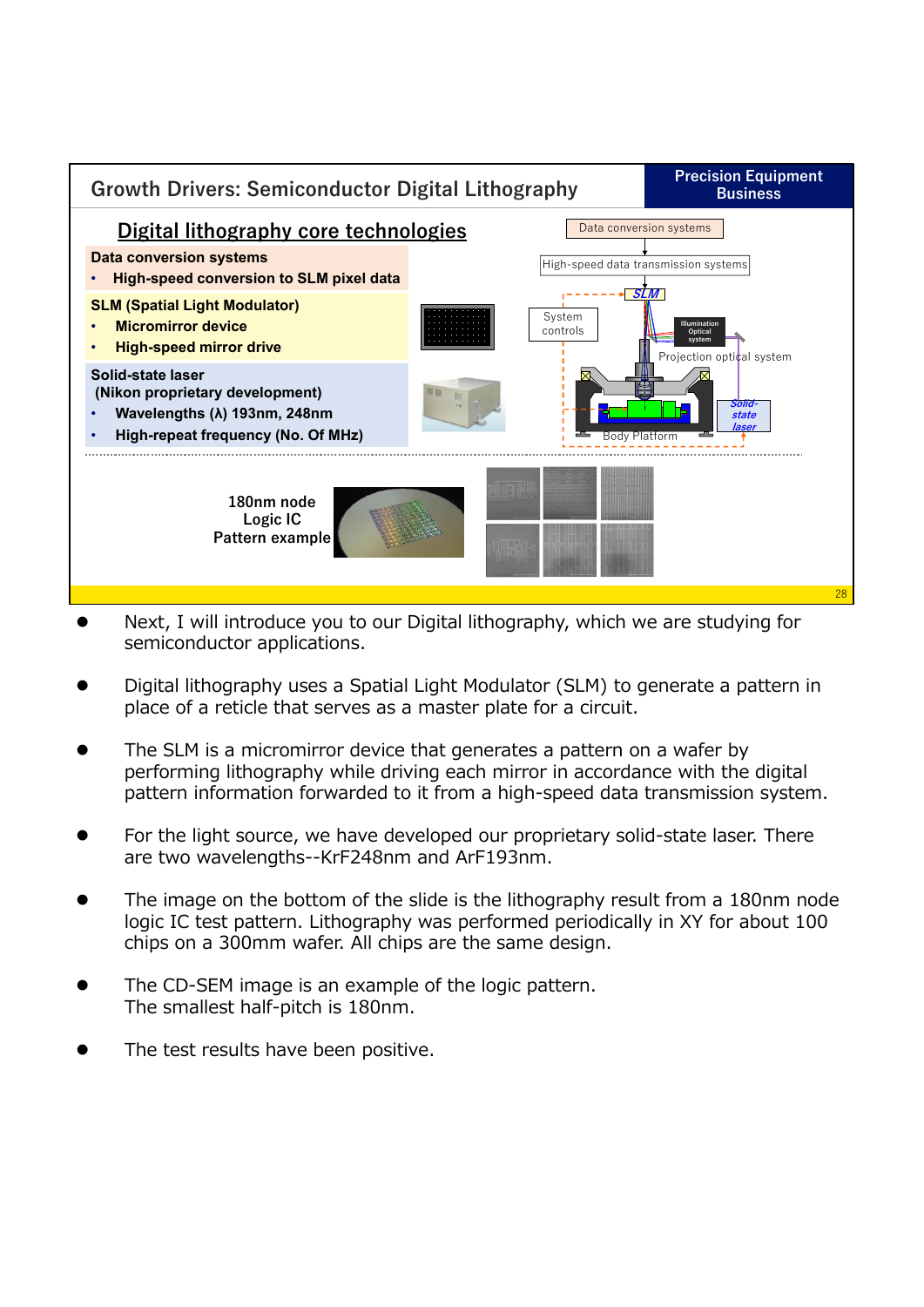

- There are a number of potential applications for Digital lithography.
- One is the high-speed prototyping and low-volume production of devices. Going maskless eliminates the photomask cost and makes it easy to modify designs. This application is from an economic perspective.
- The second is chip design customization. Because the pattern can be changed each shot within a single wafer, individualized ID or security code can be embedded into each chip. This is a technological advantage to going maskless.
- The third is large surface area lithography. In a maskless format, there are no limitations to chip size, so the chip could be about as big as the wafer, an unprecedented feat.
- The image on the bottom right of the slide is an example of results from large surface area lithography. The size of the picture is 154mm x 103mm. The picture comprises lines and space patterns at a half-pitch of 270nm to 570nm. You can see the color of the diffraction ray. This lithography demonstrates the possibilities of wafer-scale chip production.